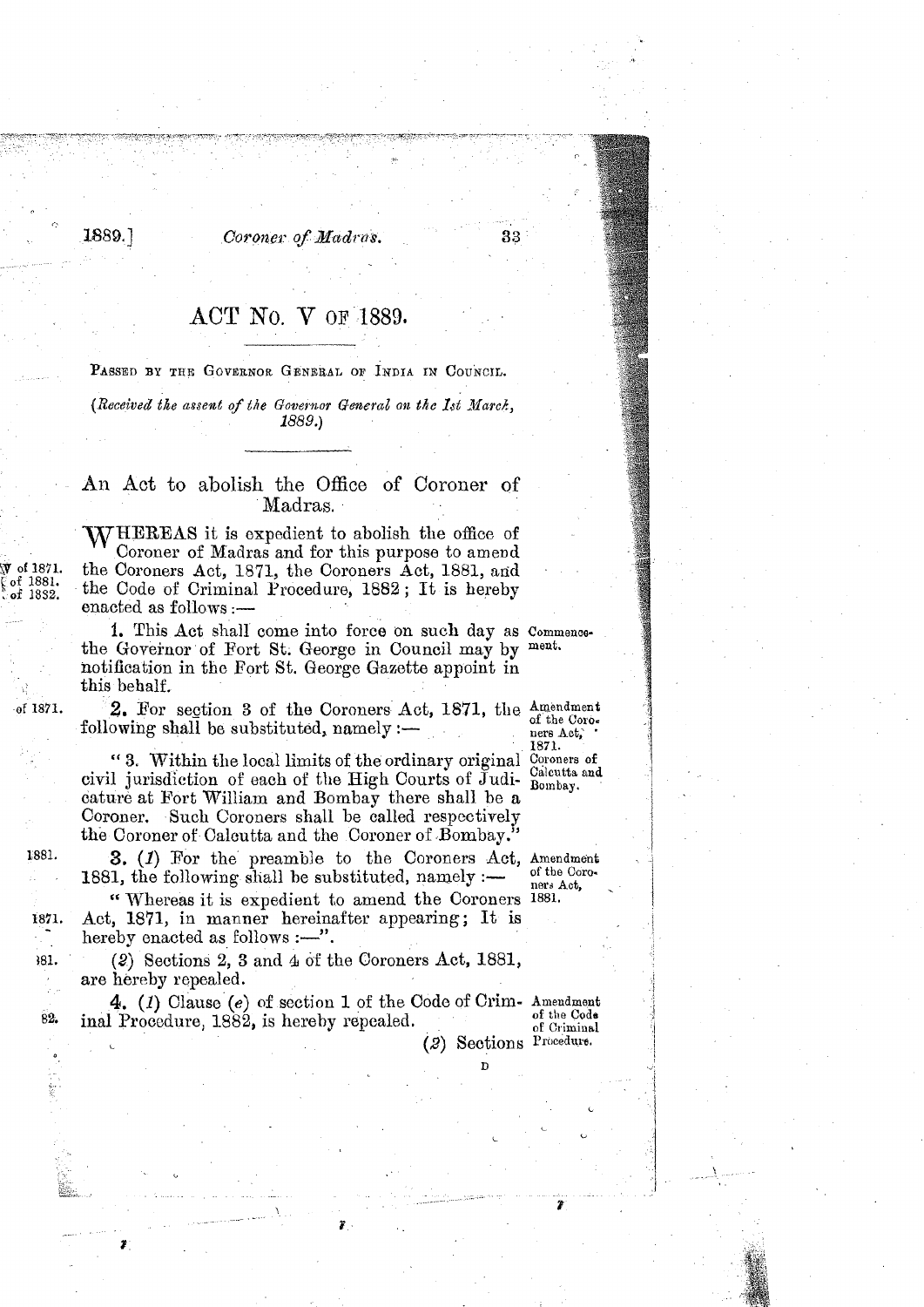## Coroner of *Madras.*

I,

*(2)* Sections **174, 115 and 176** of that Code allall, in their application to the area comprised within the local limits of the ordinary original civil jurisdiction of the High Court of Judicature at Madras, be read as follows, namely  $:$ 

174.  $(1)$  An officer in charge of a police-station, on receiving information that a person-

(a) has committed suicide, or

- (b) has been killed by another, or by an animal, or by machinery, or by an accident, or
- (c) has died under circumstances raising a reasonable suspicion that some other person has committed an offence,

shall immediately give intimation thereof to the Commissioner of Police and, in the absence of any rule or order under the next following section to the contrary, proceed to the place where the body of such deceased person is, and there, in the presence of five or more respectable inhabitants of the neighbourhood, make an investigation, and draw up a report of the apparent cause of death, describing such wounds, fractures, bruises and other marks of injury as may be found on the body, and stating in what manner, or by what weapon or instrument (if any), such marks appear to have been inflicted.

" (2) The report shall be signed by such police-officer and other persons, or by so many of them as concur therein, and shall be forthwith forwarded to the office of the Commissioner of Police.

 $\cdot$  (3) In any of the following cases, namely :-

- (a) in any case in which the Local Government may by rule so require,
- (b) in any case in which death appears to have been caused by violence or there is any doubt regarding the cause of death,
- (c) in any other case in which the police-officer considers it expedient so to do,

he shall cause the body to be examined by a medioal officer appointed in this behalf by the Local Government.

" (4) The police-officer may, by order in writing, summon five or more persons as aforesaid for the purpose of the investigation under this section, and any other person who appears to be acquainted with the facts of the case. Every person so sum-

mcned

Enquiry into violent or suspicious death to be ordinarily conducted by officer in charge of police-sta-

tion.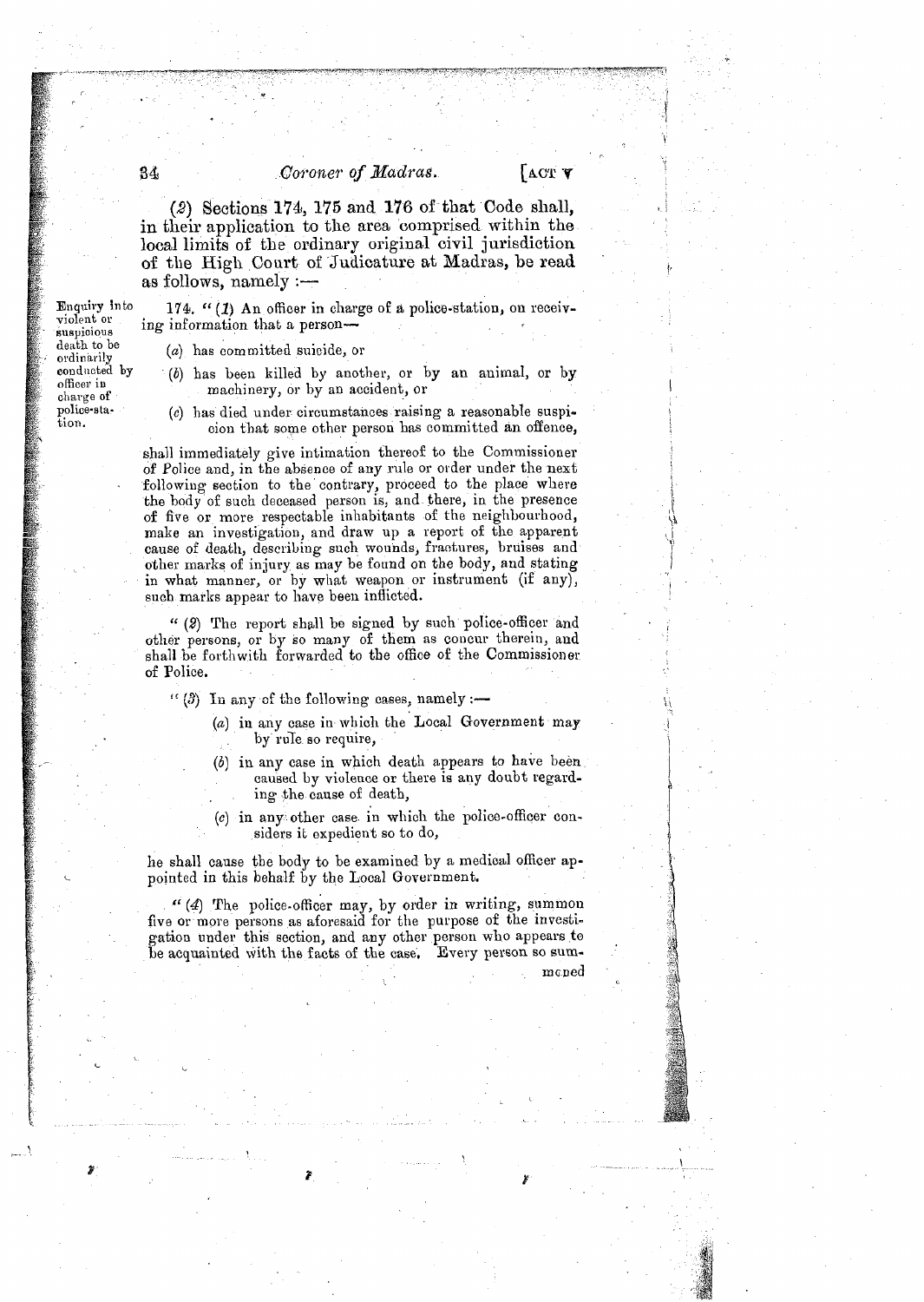1889.]

- -

85

moned shall be bound to attend and to answer truly all questions other than questions the answers to which would have a tenother than questions the answers to which would have a ten--<br>dency to expose him to a criminal charge or to a penalty or forfeiture. dency to expose him to a criminal charge or to a penforfeiture.

> '' (5) If the facts do not disclose a cognizable offence to. which section 170 applies, such persons shall not be required by the police-officer to attend a Magistrate's Court.

(' 175. (1) The Local Government may make rules, and the Power tov Commissioner of Police may from time to time make general or make rules special orders consistent with those rules, defining-

- $''(a)$  the circumstances in which an officer in charge of a police-  $\frac{1}{1000}$  hy station, after giving intimation to the Commissioner of other author-Police of any such event as is mentioned in clause  $(a)$ , ities than clause (b) or clause (c) of sub-section  $(1)$  of the last officers in foregoing section, is not to proceed to discharge any of charge of foregoing section, is not to proceed to discharge any of police-sta-<br>the further functions of such an officer under that sec- tions. tion, and
- with respect<br>to investiga-
- $\alpha(b)$  the circumstances in which, and in such circumstances the authority by whom, those further functions are tobe discharged.

 $\cdot$  (2) The authority to whom the discharge of such further functions may be entrusted by rules or orders under sub-section (1) may be the Gommissioner of Polioe or any of his Deputies or Assistants or any other police-officer of rank not below that of Inspector, and such authority, in discharge of those functions, may exercise any of the powers and shall perform the duties which, but for such rules or orders, might be exercised and sliould be performed by the officer in aharge of the policestation,

<sup>*re*</sup>176. (1) The Chief Presidency Magistrate, or such other Provisions: Presidency Magistrate as the Chief Presidency Magistrate may with respect depute in this behalf, shall, when any person dies while in the to inquiries<br>custody of the police or in prison, and may in any other case by Presi-<br>mentioned in section 174, sub-section (1), clause (a), clause (b) dency mentioned in section 174, sub-section (1), clause (a), clause (b) trates and<br>or clause (c), hold an inquiry into the cause of death, either the disinterinstead of, or in addition to, the investigation under either of ment of dead the two last foregoing sections; and, where he does so, he shall bodies. have all the powers in conducting it which he mould have in holding an inquiry into an offence, and shall record any evidence taken by him in the course of the inquiry as nearly as **may** be in the manner prescribed in section **362.** 

i.. . . .: . . . . ... . . .. . .,~. . .. . . . . . ... . - . . . . . . . .. ..- .~ . . ..

(2) Whenever <sub>D</sub> 2